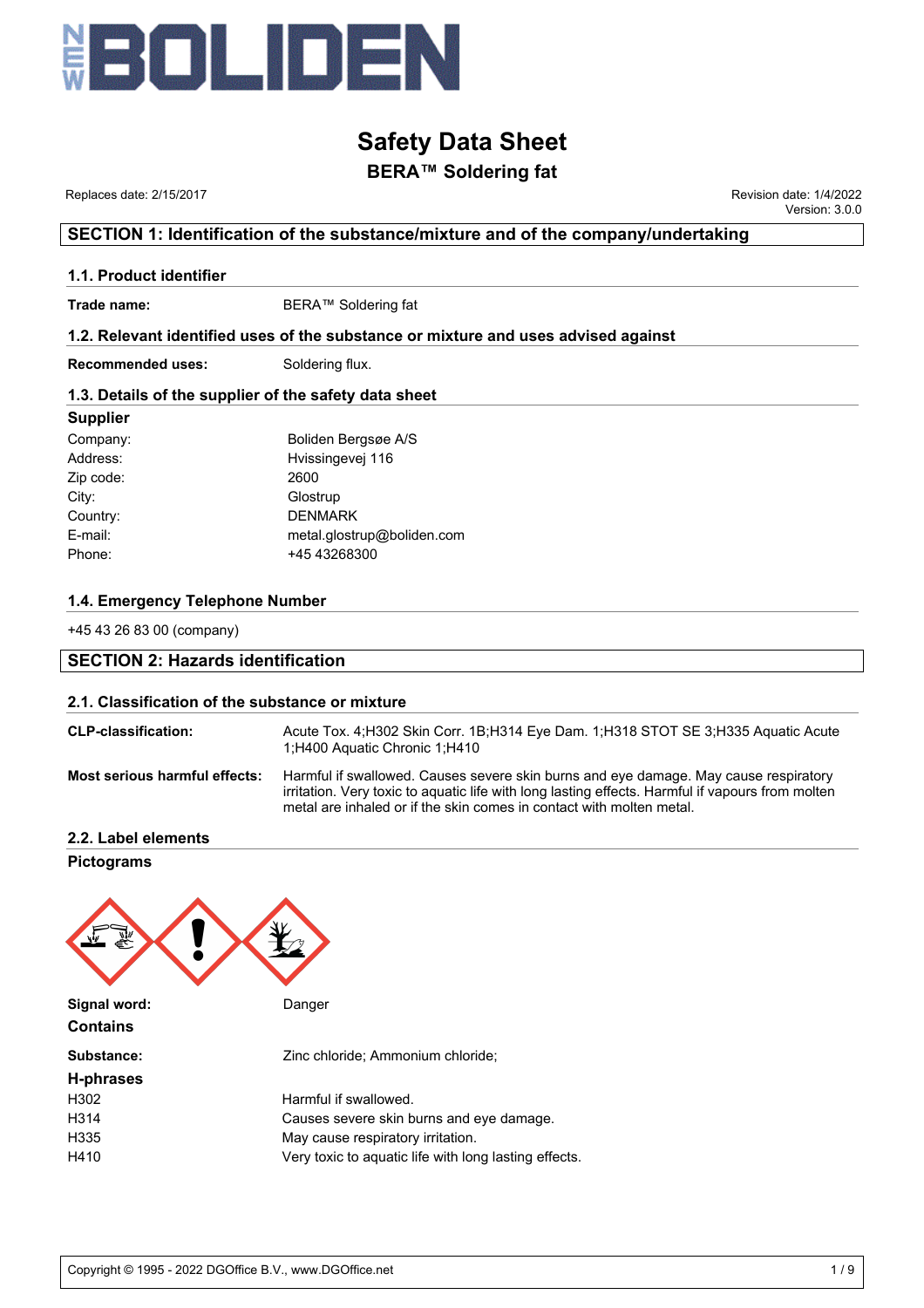

Replaces date: 2/15/2017 Revision date: 1/4/2022

Version: 3.0.0

| P-phrases                              |                                                                                                                                     |
|----------------------------------------|-------------------------------------------------------------------------------------------------------------------------------------|
| P273                                   | Avoid release to the environment.                                                                                                   |
| P280                                   | Wear protective gloves/eye protection.                                                                                              |
| P301+310                               | IF SWALLOWED: Immediately call a POISON CENTER/doctor.                                                                              |
| P303+361+353                           | IF ON SKIN (or hair): Take off immediately all contaminated clothing. Rinse skin with water<br>[or shower].                         |
| P305+351+338                           | IF IN EYES: Rinse cautiously with water for several minutes. Remove contact lenses, if<br>present and easy to do. Continue rinsing. |
| P310                                   | Immediately call a POISON CENTER/doctor.                                                                                            |
| P <sub>501</sub>                       | Dispose of contents/container in accordance with local regulation.                                                                  |
| Arrest contracted to form of the state |                                                                                                                                     |

#### **Supplemental information**

None.

#### **2.3. Other hazards**

The product does not contain any PBT or vPvB substances.

# **SECTION 3: Composition/information on ingredients**

#### **3.2. Mixtures**

| Substance                        | CAS No./ EC No./<br>REACH Reg. No.                | Concentration | <b>Notes</b> | CLP-classification                                                                                                                              |
|----------------------------------|---------------------------------------------------|---------------|--------------|-------------------------------------------------------------------------------------------------------------------------------------------------|
| Zinc chloride                    | 7646-85-7<br>231-592-0                            | ~25%          |              | Acute Tox. 4;H302<br>Skin Corr. 1B;H314<br>Aquatic Acute 1;H400<br>Aquatic Chronic 1;H410<br>$\mathsf{IC}\,\mathsf{\geq}\,5\%$ : STOT SE 3:H335 |
| White mineral oil<br>(petroleum) | 8042-47-5<br>232-455-8<br>01-2119487078-27-xxxx   | $~1.5\%$      |              |                                                                                                                                                 |
| Ammonium chloride                | 12125-02-9<br>l235-186-4<br>01-2119487950-27-xxxx | $2 - 4%$      |              | Acute Tox. 4;H302<br>Eye Irrit. 2;H319                                                                                                          |

Please see section 16 for the full text of H- / EUH-phrases..

# **SECTION 4: First aid measures**

#### **4.1. Description of first aid measures**

| Inhalation:          | Seek fresh air. Seek medical advice in case of persistent discomfort.                                                                                                                                          |
|----------------------|----------------------------------------------------------------------------------------------------------------------------------------------------------------------------------------------------------------|
| Ingestion:           | Wash out mouth thoroughly and drink 1-2 glasses of water in small sips. Do not induce<br>vomiting. Seek medical advice immediately.                                                                            |
| <b>Skin contact:</b> | Immediately remove contaminated clothing. Wash skin with soap and water. Seek medical<br>advice immediately.                                                                                                   |
| Eye contact:         | Open eye wide, remove any contact lenses and flush immediately with water (preferably<br>using eye wash equipment). Seek medical advice immediately. Continue flushing until<br>medical attention is obtained. |
| General:             | When obtaining medical advice, show the safety data sheet or label.                                                                                                                                            |

#### **4.2. Most important symptoms and effects, both acute and delayed**

Harmful if swallowed. Has a caustic burning effect and causes burning pain, reddening, blistering and burning sores if it comes in contact with skin. Eye contact may result in deep caustic burns, pain, tearing and cramping of the eyelids. Risk of serious eye injury and loss of sight. Inhalation is irritating to the upper airways. Harmful if vapours from molten metal are inhaled or if the skin comes in contact with molten metal.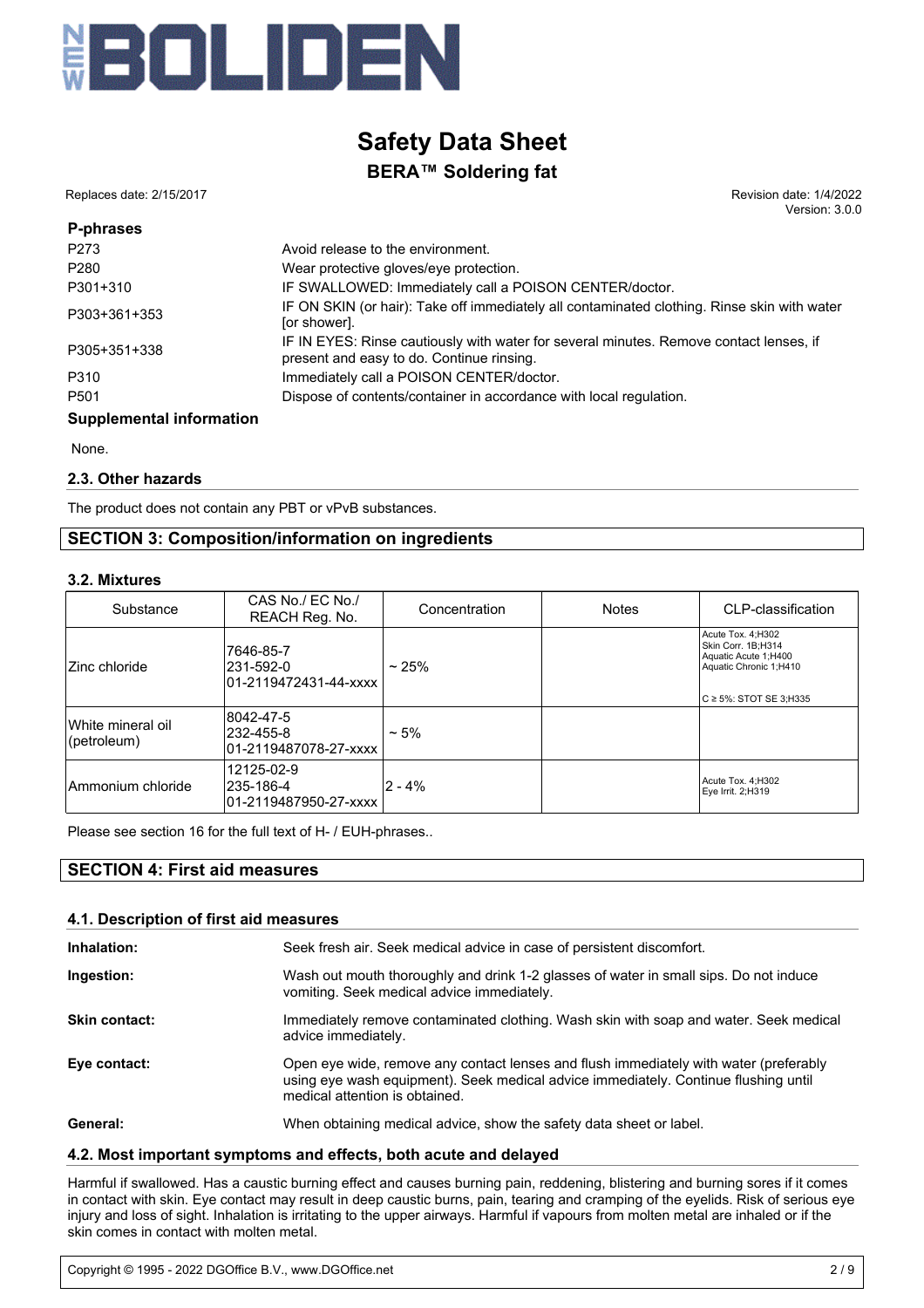

Replaces date: 2/15/2017 **Replaces** date: 1/4/2022

Version: 3.0.0

#### **4.3. Indication of any immediate medical attention and special treatment needed**

Treat symptoms. No special immediate treatment required.

### **SECTION 5: Firefighting measures**

#### **5.1. Extinguishing media**

**Suitable extinguishing media:** Extinguish with powder, foam, carbon dioxide or water mist. Use water or water mist to cool non-ignited stock.

**Unsuitable extinguishing** Do not use water stream, as it may spread the fire.

**media:**

#### **5.2. Special hazards arising from the substance or mixture**

The product is not directly flammable. Avoid inhalation of vapour and fumes - seek fresh air.

#### **5.3. Advice for firefighters**

Move containers from danger area if it can be done without risk. Avoid inhalation of vapour and flue gases - seek fresh air. Wear Self-Contained Breathing Apparatus (SCBA) with a chemical protection suit. Extinguishing water which has been in contact with the product may be corrosive.

## **SECTION 6: Accidental release measures**

#### **6.1. Personal precautions, protective equipment and emergency procedures**

**For non-emergency personnel:** In case of insufficient ventilation, wear respiratory protective equipment. Wear safety goggles/face protection. Wear gloves. Stay upwind/keep distance from source. Stop leak if this can be done without risk.

**For emergency responders:** In addition to the above: Chemical protective suit equivalent to EN 943-2 is recommended.

#### **6.2. Environmental precautions**

Prevent spillage from entering drains and/or surface water.

#### **6.3. Methods and material for containment and cleaning up**

Sweep up/collect spills for possible reuse or transfer to suitable waste containers. Caution! Causes burns. Rinse with water.

#### **6.4. Reference to other sections**

See section 8 for type of protective equipment. See section 13 for instructions on disposal.

## **SECTION 7: Handling and storage**

#### **7.1. Precautions for safe handling**

Work under effective process ventilation (e.g. local exhaust ventilation). Running water and eye wash equipment must be available. Wash hands before breaks, before using restroom facilities, and at the end of work.

#### **7.2. Conditions for safe storage, including any incompatibilities**

Store safely, out of reach of children and away from food, animal feeding stuffs, medicines, etc. Store in a dry, cool, wellventilated area. Keep in tightly closed original packaging.

## **7.3. Specific end use(s)**

None.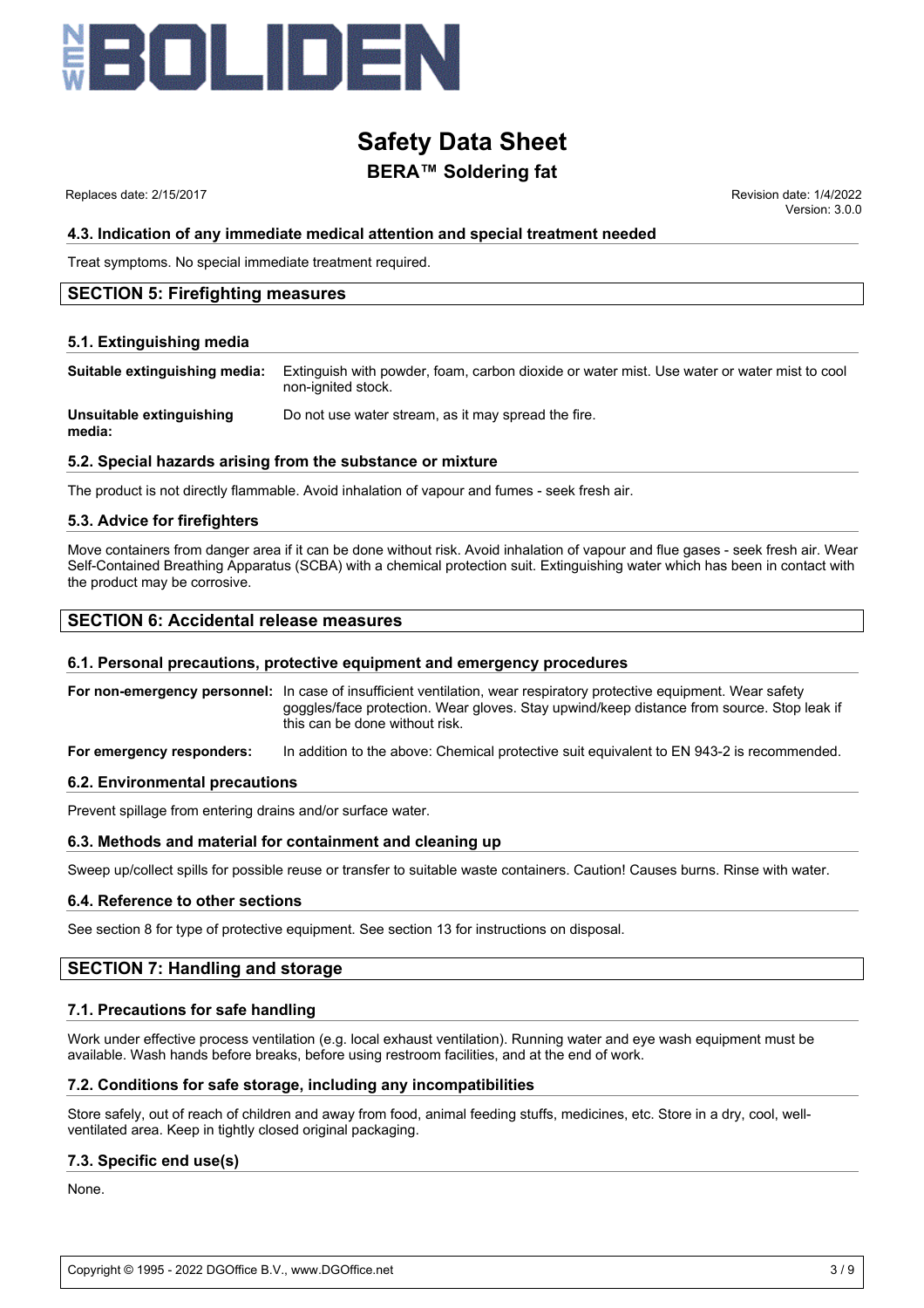

# **BERA™ Soldering fat**

Replaces date: 2/15/2017 **Replaces** date: 1/4/2022 Version: 3.0.0

# **SECTION 8: Exposure controls/personal protection**

| 8.1. Control parameters                    |                                                                                                                                                                                                                                                                                                                                                            |
|--------------------------------------------|------------------------------------------------------------------------------------------------------------------------------------------------------------------------------------------------------------------------------------------------------------------------------------------------------------------------------------------------------------|
| <b>Occupational exposure limit:</b>        | Contains no substances subject to reporting requirements                                                                                                                                                                                                                                                                                                   |
| <b>Measuring methods:</b>                  | Compliance with occupational exposure limits may be checked by occupational hygiene<br>measurements.                                                                                                                                                                                                                                                       |
| Legal basis:                               | Commission Directive 2000/39/EC (Occupational Exposure Limits) as subsequently<br>amended. Last amended by Commission Directive 2019/1831/EU. Directive 2004/37/EC<br>(Exposure to carcinogens or mutagens at work) as subsequently amended. Last amended<br>by Directive 2019/983/EU.                                                                     |
| 8.2. Exposure controls                     |                                                                                                                                                                                                                                                                                                                                                            |
| Appropriate engineering<br>controls:       | Wear the personal protective equipment specified below.                                                                                                                                                                                                                                                                                                    |
| eye/face protection:                       | <b>Personal protective equipment,</b> Wear safety goggles/face protection. Eye protection must conform to EN 166.                                                                                                                                                                                                                                          |
| hand protection:                           | <b>Personal protective equipment.</b> Wear gloves. Type of material: Nitrile rubber. Rubber. Gloves must conform to EN 374.<br>The suitability and durability of a glove is dependant on usage, e.g. frequency and duration<br>of contact, glove material thickness, functionality and chemical resistance. Always seek<br>advice from the glove supplier. |
| respiratory protection:                    | Personal protective equipment, Light use (small volume, shortterm contact (below 10 min.)): Not required.<br>Medium use (medium volume, medium contact (1-2 hours)): Wear respiratory protective<br>equipment. Filter type: B/P3 Respiratory protection must conform to one of the following<br>standards: EN 136/140/145.                                 |
| <b>Environmental exposure</b><br>controls: | Ensure compliance with local regulations for emissions.                                                                                                                                                                                                                                                                                                    |

# **SECTION 9: Physical and chemical properties**

# **9.1. Information on basic physical and chemical properties**

| Parameter                                               | Value/unit       |         |  |
|---------------------------------------------------------|------------------|---------|--|
| State                                                   | Paste            |         |  |
| Colour                                                  | Colourless White |         |  |
| Odour                                                   | Odourless        |         |  |
| Solubility                                              | Partly soluble   |         |  |
| Parameter                                               | Value/unit       | Remarks |  |
| Odour threshold                                         | No data          |         |  |
| Melting point                                           | 70 °C            |         |  |
| Freezing point                                          | 70 °C            |         |  |
| Initial boiling point and boiling range                 | No data          |         |  |
| Flammability (solid, gas)                               | No data          |         |  |
| Flammability limits                                     | No data          |         |  |
| <b>Explosion limits</b>                                 | No data          |         |  |
| <b>Flash Point</b>                                      | No data          |         |  |
| Auto-ignition temperature                               | No data          |         |  |
| Decomposition temperature                               | No data          |         |  |
| pH (solution for use)                                   | No data          |         |  |
| pH (concentrate)                                        | No data          |         |  |
| Kinematic viscosity                                     | No data          |         |  |
| Copyright © 1995 - 2022 DGOffice B.V., www.DGOffice.net |                  | 4/9     |  |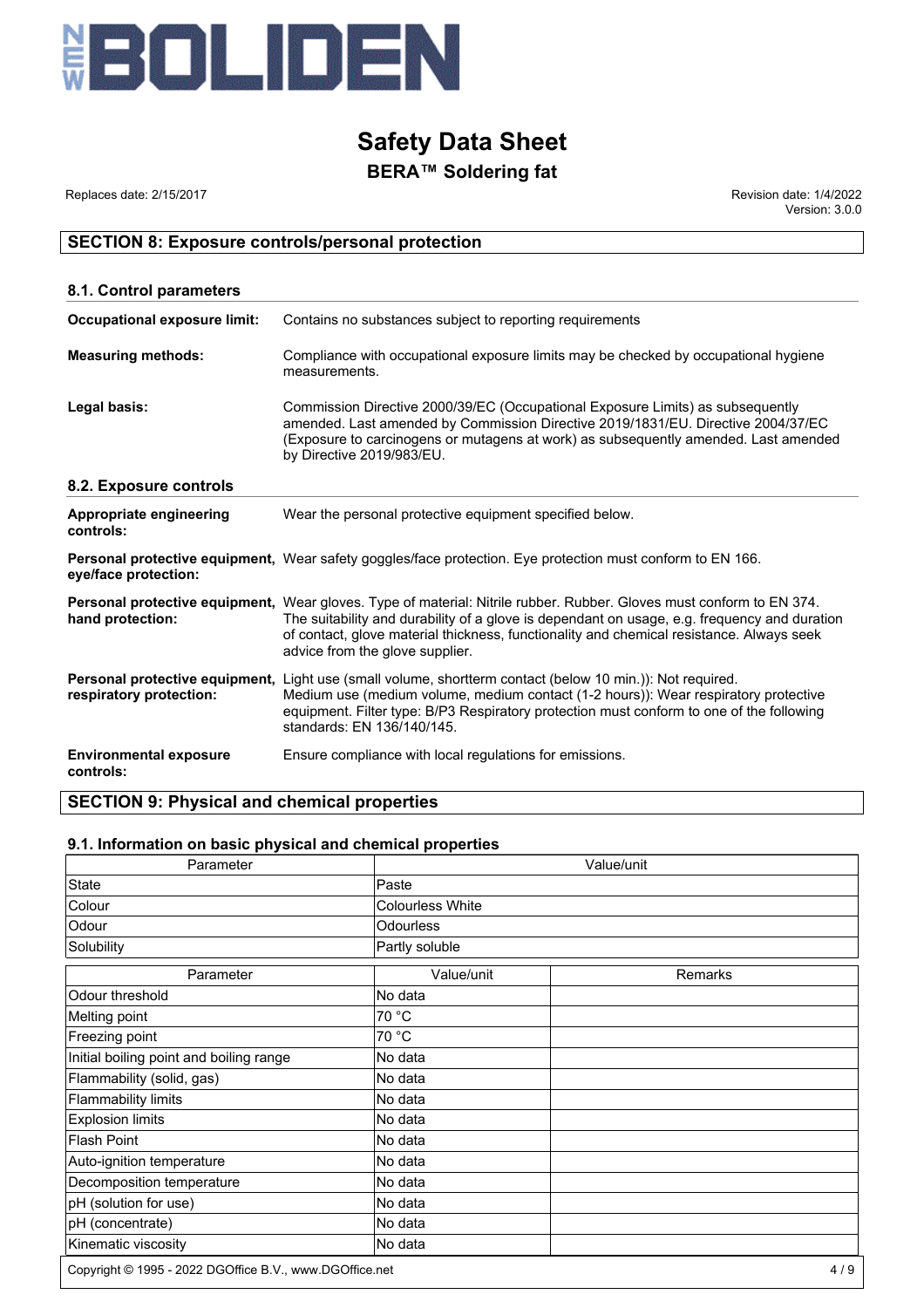

# **BERA™ Soldering fat**

|  |  | Replaces date: 2/15/2017 |
|--|--|--------------------------|
|--|--|--------------------------|

Revision date: 1/4/2022 Version: 3.0.0

| Viscositv                             | No data     |  |
|---------------------------------------|-------------|--|
| Partition coefficient n-octonol/water | INo data    |  |
| Vapour pressure                       | INo data    |  |
| Density                               | No data     |  |
| Relative density                      | 1.1 $g/cm3$ |  |
| Vapour density                        | No data     |  |
| Relative density (sat. air)           | No data     |  |
| Particle characteristics              | No data     |  |

#### **9.2. Other information**

**Other Information:** None.

# **SECTION 10: Stability and reactivity**

#### **10.1. Reactivity**

Not reactive.

#### **10.2. Chemical stability**

The product is stable when used in accordance with the supplier's directions.

## **10.3. Possibility of hazardous reactions**

None known.

#### **10.4. Conditions to avoid**

None known.

#### **10.5. Incompatible materials**

None known.

## **10.6. Hazardous decomposition products**

Chlorine/ zinc oxide

# **SECTION 11: Toxicological information**

## **11.1. Information on hazard classes as defined in Regulation (EC) No 1272/2008**

#### **Acute toxicity - oral**

#### **Zinc chloride, cas-no 7646-85-7**

| Organism                             | Test Type | Exposure time | Value     | Conclusion | Test method | Source |
|--------------------------------------|-----------|---------------|-----------|------------|-------------|--------|
| <b>IRat</b>                          | LD50      |               | 350 mg/kg |            |             |        |
| Ammonium chloride, cas-no 12125-02-9 |           |               |           |            |             |        |
| Organism                             | Test Type | Exposure time | Value     | Conclusion | Test method | Source |
| <b>IRat</b>                          | LD50      |               | 1410mg/kg |            |             |        |

Harmful if swallowed.

**Acute toxicity - dermal:** The product does not have to be classified. Test data are not available.

**Acute toxicity - inhalation:** The product does not have to be classified. Test data are not available.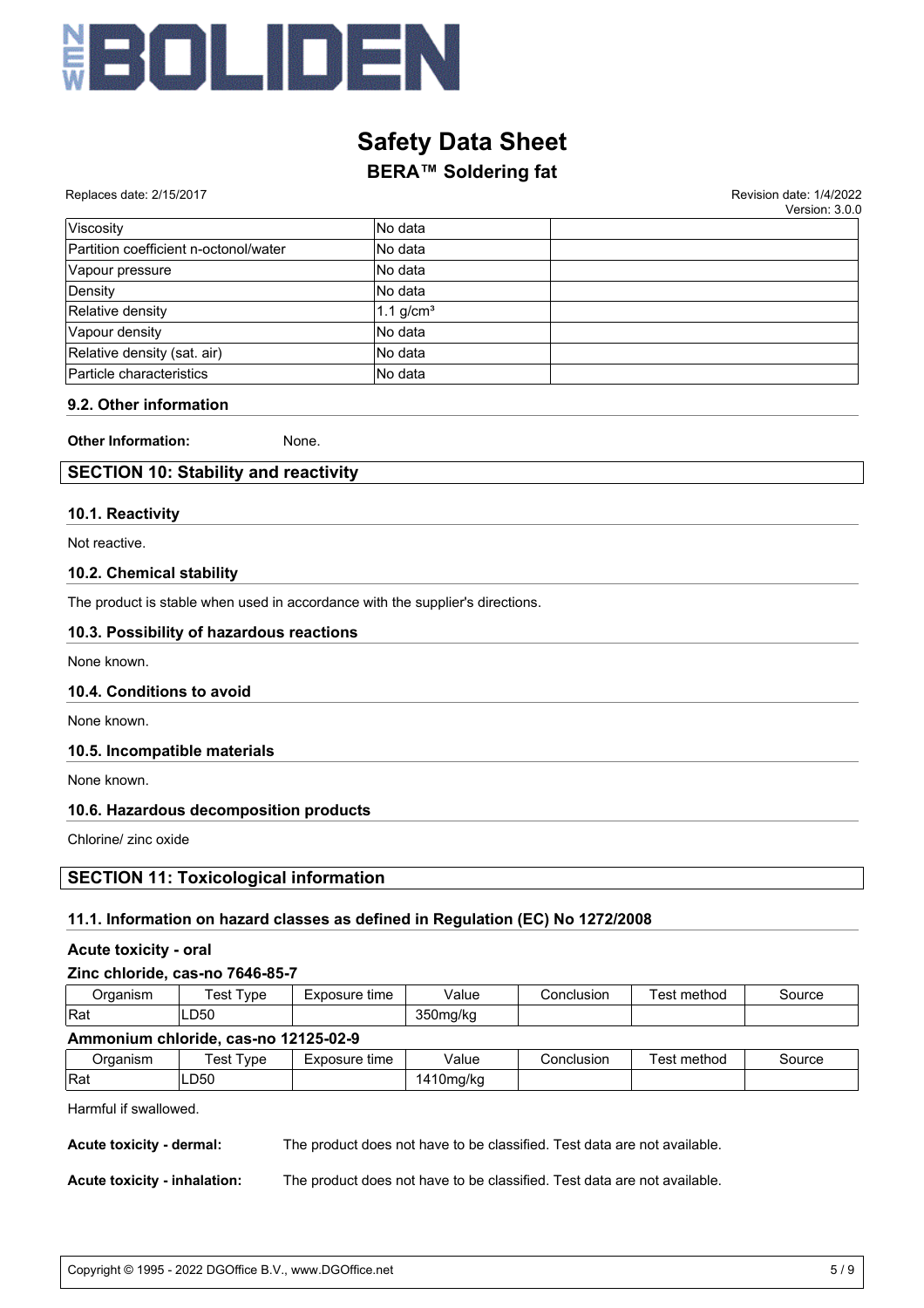

| Replaces date: 2/15/2017                                   | Revision date: 1/4/2022<br>Version: 3.0.0                                                                                                                                                                                                                                                            |
|------------------------------------------------------------|------------------------------------------------------------------------------------------------------------------------------------------------------------------------------------------------------------------------------------------------------------------------------------------------------|
| <b>Skin corrosion/irritation:</b>                          | Has a caustic burning effect and causes burning pain, reddening, blistering and burning<br>sores if it comes in contact with skin.                                                                                                                                                                   |
| Serious eye damage/eye<br>irritation:                      | Eye contact may result in deep caustic burns, pain, tearing and cramping of the eyelids.<br>Risk of serious eye injury and loss of sight.                                                                                                                                                            |
| <b>Respiratory sensitisation or</b><br>skin sensitisation: | The product does not have to be classified. Test data are not available.                                                                                                                                                                                                                             |
| Germ cell mutagenicity:                                    | The product does not have to be classified. Test data are not available.                                                                                                                                                                                                                             |
| <b>Carcinogenic properties:</b>                            | The product does not have to be classified. Test data are not available.                                                                                                                                                                                                                             |
| <b>Reproductive toxicity:</b>                              | The product does not have to be classified. Test data are not available.                                                                                                                                                                                                                             |
| <b>Single STOT exposure:</b>                               | Inhalation is irritating to the upper airways. Test data are not available. Inhalation of smoke<br>from the soldering / welding process may cause irritation to the upper airways. May cause<br>a burning sensation in the nose, mouth and throat, as well as headaches, coughing and<br>discomfort. |
| <b>Repeated STOT exposure:</b>                             | The product does not have to be classified. Test data are not available. Prolonged<br>inhalation may cause water in the lungs.                                                                                                                                                                       |
| <b>Aspiration hazard:</b>                                  | The product does not have to be classified. Test data are not available.                                                                                                                                                                                                                             |
| 11.2. Information on other hazards                         |                                                                                                                                                                                                                                                                                                      |
| <b>Endocrine disrupting</b><br>properties:                 | None known.                                                                                                                                                                                                                                                                                          |
| Other toxicological effects:                               | Ingestion may cause caustic burning in mouth, aesophagus and stomach. Pains in mouth,<br>throat and stomach. Difficulty swallowing, feeling unwell and vomiting of blood. Brown<br>spots and burns may appear in and around the mouth.                                                               |

# **SECTION 12: Ecological information**

#### **12.1. Toxicity**

Very toxic to aquatic life with long lasting effects.

#### **12.2. Persistence and degradability**

Test data are not available.

#### **12.3. Bioaccumulative potential**

No bioaccumulation expected.

#### **12.4. Mobility in soil**

Test data are not available.

### **12.5. Results of PBT and vPvB assessment**

The product does not contain any PBT or vPvB substances.

#### **12.6. Endocrine disrupting properties**

None known.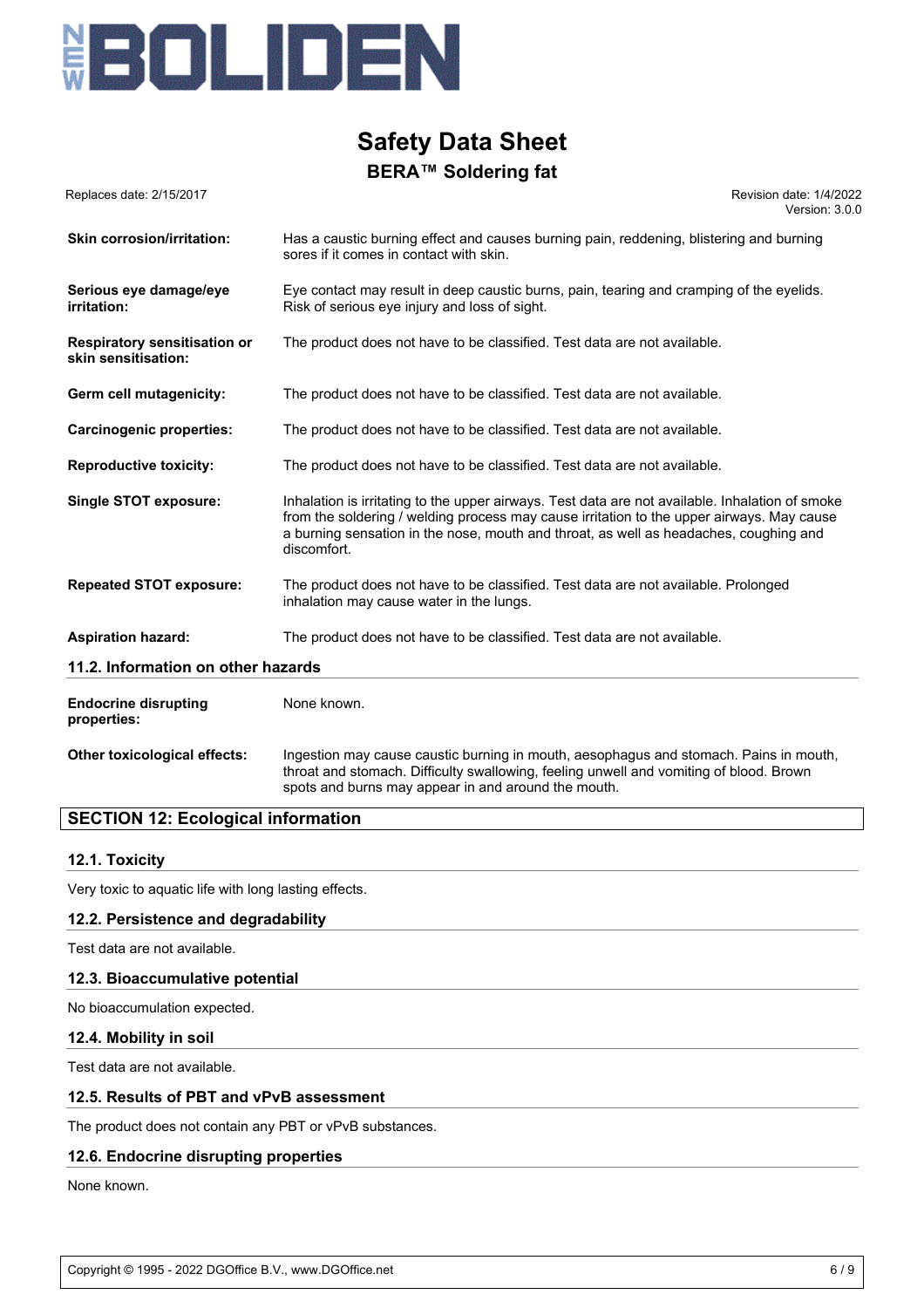

Replaces date: 2/15/2017 Revision date: 1/4/2022

#### **12.7. Other adverse effects**

The product affects the pH value of the local aquatic environment.

# **SECTION 13: Disposal considerations**

#### **13.1. Waste treatment methods**

Avoid discharge to drain or surface water.

If this product as supplied becomes a waste, it meets the criteria of a hazardous waste (Dir. 2008/98/EU). Collect spills and waste in closed, leak-proof containers for disposal at the local hazardous waste site. Empty, cleansed packaging should be disposed of for recycling.

#### **Category of waste:**

EWC code: Depends on line of business and use, for instance 16 03 03\* inorganic wastes containing hazardous substances Absorbent/cloth contaminated with the product: EWC code: 15 02 02 absorbents, filter

materials (including oil filters not otherwise specified), wiping cloths, protective clothing contaminated by dangerous substances.

#### **SECTION 14: Transport information**

#### **Land transport (ADR/RID)**

| 14.1. UN number or ID number:        | 1759                                       | 14.4. Packing group:                                        | $\mathbf{III}$                                                                                                                          |
|--------------------------------------|--------------------------------------------|-------------------------------------------------------------|-----------------------------------------------------------------------------------------------------------------------------------------|
| 14.2. UN proper shipping<br>name:    | CORROSIVE SOLID, N.O.S.<br>(Zinc chloride) | 14.5. Environmental<br>hazards:                             | The product must be.<br>labelled as an<br>environmental hazard<br>(symbol: fish and tree) in<br>packaging sizes of more<br>than 5 kg/l. |
| 14.3. Transport hazard<br>class(es): | 8                                          |                                                             |                                                                                                                                         |
| Hazard label(s):                     | 8                                          |                                                             |                                                                                                                                         |
| Hazard identification number:        | 80                                         | <b>Tunnel restriction code:</b>                             | E                                                                                                                                       |
| Inland water ways transport (ADN)    |                                            |                                                             |                                                                                                                                         |
| 14.1. UN number or ID number: 1759   |                                            | 14.4. Packing group:                                        | III                                                                                                                                     |
| 14.2. UN proper shipping<br>name:    | CORROSIVE SOLID, N.O.S.<br>(Zinc chloride) | 14.5. Environmental<br>hazards:                             | The product must be<br>labelled as an<br>environmental hazard<br>(symbol: fish and tree) in<br>packaging sizes of more<br>than 5 kg/l.  |
| 14.3. Transport hazard<br>class(es): | 8                                          |                                                             |                                                                                                                                         |
| Hazard label(s):                     | 8                                          |                                                             |                                                                                                                                         |
| Transport in tank vessels:           | Not applicable.                            |                                                             |                                                                                                                                         |
| Sea transport (IMDG)                 |                                            |                                                             |                                                                                                                                         |
| 14.1. UN number or ID number:        | 1759                                       | 14.4. Packing group:                                        | $\mathbf{III}$                                                                                                                          |
| 14.2. UN proper shipping<br>name:    | CORROSIVE SOLID, N.O.S.<br>(Zinc chloride) | 14.5. Environmental<br>hazards:                             | The product must be.<br>labelled as a Marine<br>Pollutant (MP) in packaging<br>sizes of more than 5 kg/l.                               |
| 14.3. Transport hazard<br>class(es): | 8                                          | <b>Environmental Hazardous</b><br><b>Substance Name(s):</b> |                                                                                                                                         |
| Hazard label(s):                     | 8                                          |                                                             |                                                                                                                                         |
|                                      |                                            |                                                             |                                                                                                                                         |

Version: 3.0.0

Copyright © 1995 - 2022 DGOffice B.V., www.DGOffice.net 7 / 9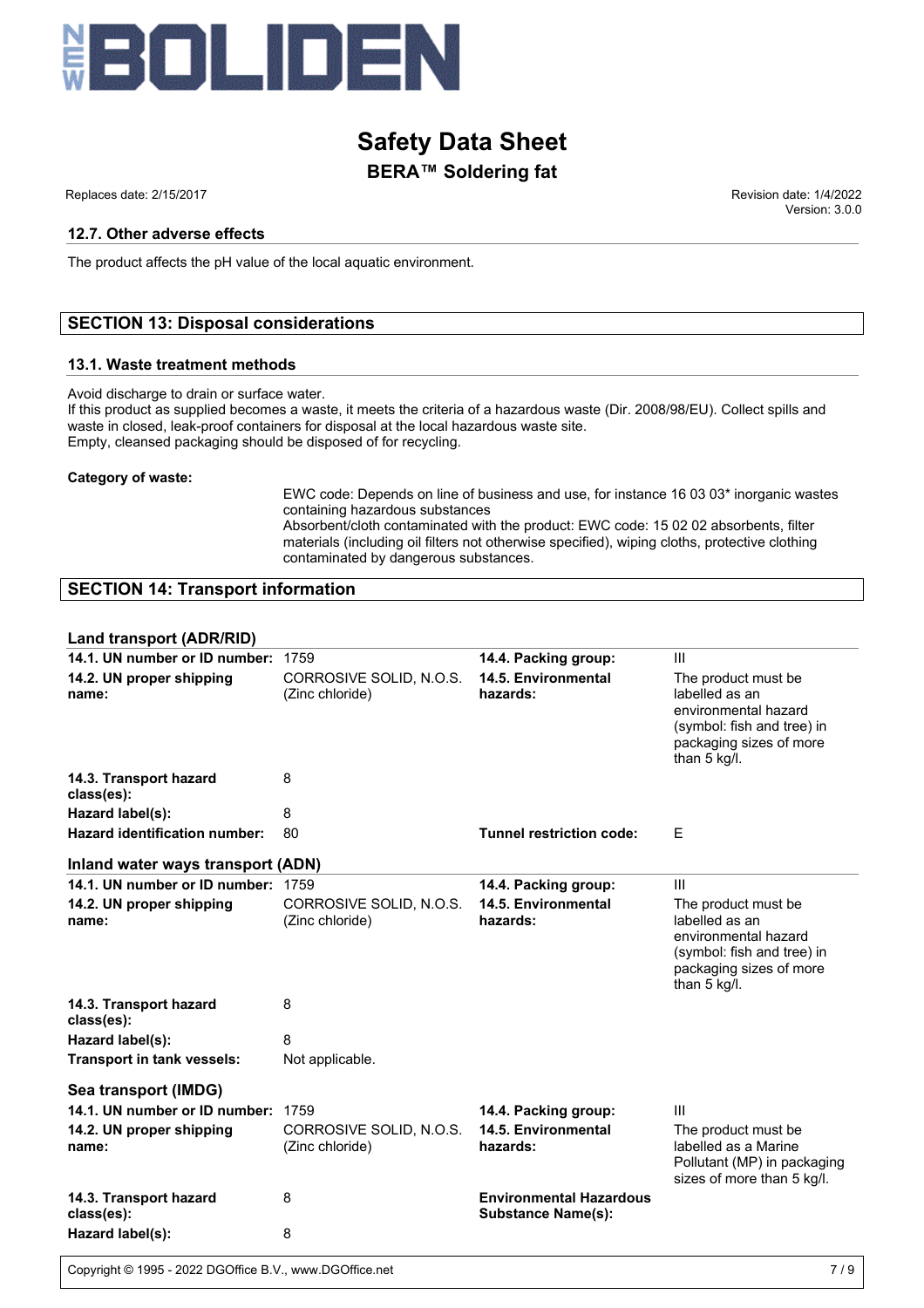

# **BERA™ Soldering fat**

| Replaces date: 2/15/2017             |                                            |                                        | Revision date: 1/4/2022<br>Version: 3.0.0                                                        |
|--------------------------------------|--------------------------------------------|----------------------------------------|--------------------------------------------------------------------------------------------------|
| EmS:                                 | $F-A. S-B$                                 | <b>IMDG Code segregation</b><br>group: | Segr. grp. 1 - Acids (SGG1<br>or SGG1a)                                                          |
| Air transport (ICAO-TI / IATA-DGR)   |                                            |                                        |                                                                                                  |
| 14.1. UN number or ID number: 1759   |                                            | 14.4. Packing group:                   | $\mathbf{III}$                                                                                   |
| 14.2. UN proper shipping<br>name:    | CORROSIVE SOLID, N.O.S.<br>(Zinc chloride) | 14.5. Environmental<br>hazards:        | The product should not be.<br>labelled as an<br>environmental hazard<br>(symbol: fish and tree). |
| 14.3. Transport hazard<br>class(es): | 8                                          |                                        |                                                                                                  |
| Hazard label(s):                     | 8                                          |                                        |                                                                                                  |
| 14.6. Special precautions for user   |                                            |                                        |                                                                                                  |

None.

# **14.7. Maritime transport in bulk according to IMO instruments**

Not applicable.

# **SECTION 15: Regulatory information**

#### **15.1. Safety, health and environmental regulations/legislation specific for the substance or mixture**

**Special Provisions:** Young people under the age of 18 may not work with or be exposed occupationally to the product. However, young people above the age of 15 are exempt from this rule if the product is used as a necessary part of a training programme. Covered by: Council Directive (EC) on the protection of young people at work. Directive 2012/18/EU (Seveso), E1 Hazardous to the Aquatic Environment in Category

Acute 1 or Chronic 1: Column 2: 100 t, Column 3: 200 t.

#### **15.2. Chemical Safety Assessment**

| REACH Reg. No.        | Substance name                |
|-----------------------|-------------------------------|
| 01-2119472431-44-xxxx | IZinc chloride                |
| 01-2119487078-27-xxxx | White mineral oil (petroleum) |
| 01-2119487950-27-xxxx | Ammonium chloride             |
|                       |                               |

# **SECTION 16: Other information**

#### **Version history and indication of changes**

| Version                                                 | Revision date         | Responsible                                                                                                                                                                                                                                                                                                                                                             | Changes  |  |  |  |
|---------------------------------------------------------|-----------------------|-------------------------------------------------------------------------------------------------------------------------------------------------------------------------------------------------------------------------------------------------------------------------------------------------------------------------------------------------------------------------|----------|--|--|--|
| 3.0.0                                                   | 1/4/2022              | Bureau Veritas HSE / MPE                                                                                                                                                                                                                                                                                                                                                | $1 - 16$ |  |  |  |
| <b>Abbreviations:</b>                                   |                       | PBT: Persistent, Bioaccumulative and Toxic<br>vPvB: Very Persistent and Very Bioaccumulative<br>STOT: Specific Target Organ Toxicity                                                                                                                                                                                                                                    |          |  |  |  |
| <b>Other Information:</b>                               | subsequently changed. | This safety data sheet has been prepared for and applies to this product only. It is based on<br>our current knowledge and the information that the supplier was able to provide about the<br>product at the time of preparation. The safety data sheet complies with applicable law on<br>preparation of safety data sheets in accordance with 1907/2006/EC (REACH) as |          |  |  |  |
| <b>Training advice:</b>                                 |                       | A thorough knowledge of this safety data sheet should be a prerequisite condition.                                                                                                                                                                                                                                                                                      |          |  |  |  |
| <b>Classification method:</b>                           |                       | Calculation based on the hazards of the known components.                                                                                                                                                                                                                                                                                                               |          |  |  |  |
| Copyright © 1995 - 2022 DGOffice B.V., www.DGOffice.net |                       |                                                                                                                                                                                                                                                                                                                                                                         | 8/9      |  |  |  |